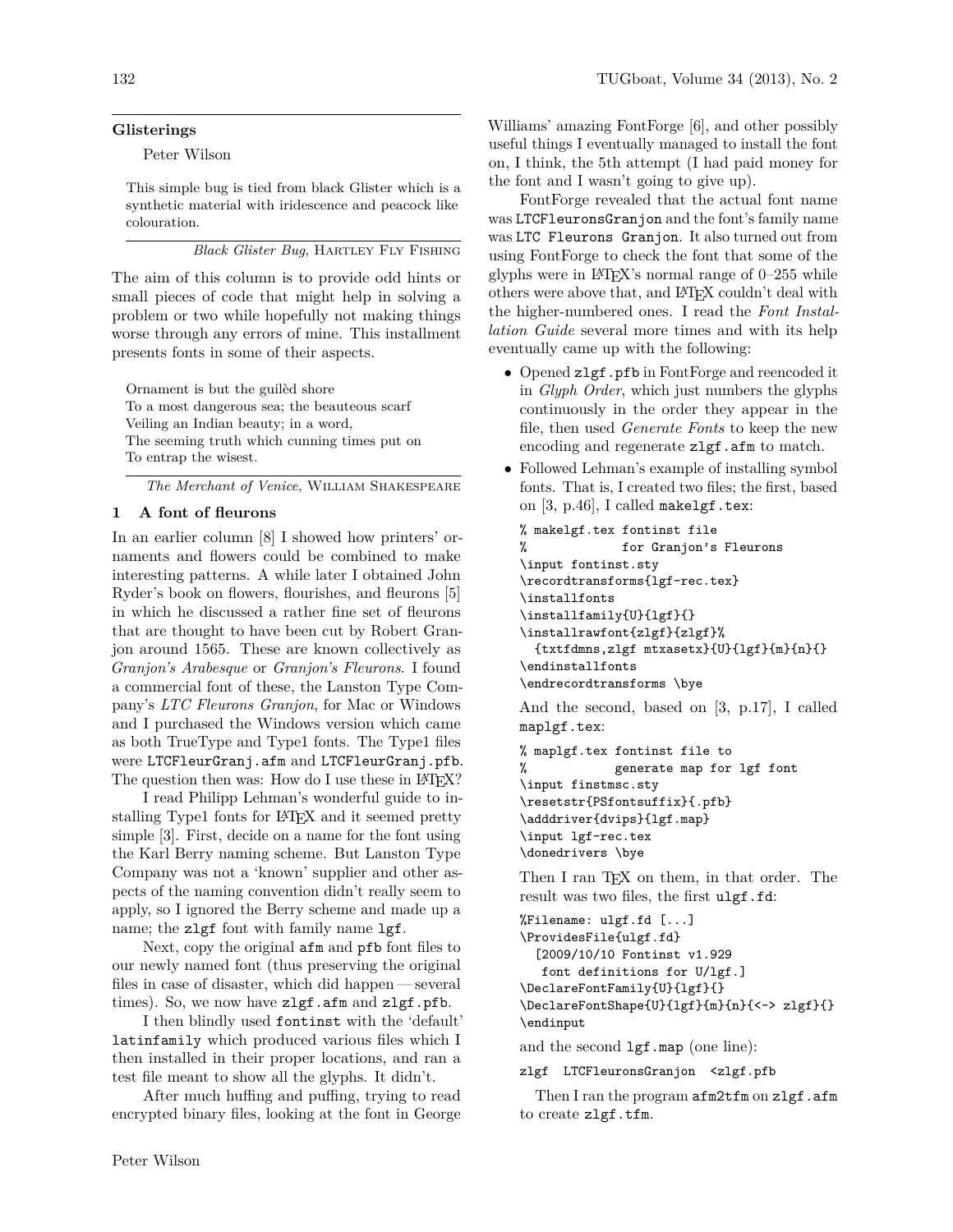- Move the various files to their proper places in the TDS tree. I made a lanston directory in each place to hold the files in case I ever wanted to install another Lanston Type Company font. The several files ended up in the texmf-local tree as:
	- .../fonts/map/dvips/lanston/lgf.map
	- .../fonts/afm/lanston/zlgf.afm
	- .../fonts/tfm/lanston/zlgf.tfm
	- .../fonts/type1/lanston/zlgf.pfb
	- .../tex/latex/lanston/ulgf.fd

and then *refresh the database*, in my case by running texhash.

• Ensure the new .map file can be found by running updmap[-sys]. (Make sure that you either always run updmap and never updmap-sys, or you always run updmap-sys and never run updmap. If you should ever alternate these then access to your fonts is likely to be all messed up.) In my case, as administrator/root I ran:

```
updmap-sys --enable Map=lgf.map
```
• The fonts should now be available for use. I wrote a little test file to see if all the glyphs were available by generating a font table, using the fonttable package [7], and a macro to print a glyph by giving its number in the font table:

```
% testlgf.tex Test the lgf font family
\documentclass{article}
\usepackage[T1]{fontenc}
\usepackage{fonttable}
% typeset a character by number
\newcommand*{\F}[1]{f{\usefont{U}{lgf}{m}{n}\char#1}}
% zero extra line spacing
\newcommand*{\zeroxls}{%
    \lineskip=0pt\lineskiplimit=0pt}
```
\begin{table\*} \centering \caption{The Granjon Fleurons glyphs} \label{tab:lgf} \nohexoct \fontsize{12}{12} \xfonttable{U}{lgf}{m}{n} \end{table\*}

% usage examples \begin{center}\zeroxls \fontsize{24}{24}\F{11}\F{12}\\ \F{13}\F{14}

\end{center} \begin{center}\zeroxls \fontsize{24}{24}\F{14}\F{13}\\ \F{12}\F{11} \end{center}

```
\begin{center}\zeroxls
\fontsize{24}{24}%
 \F{26}\F{47}\F{75}\F{54}\\
 \F{27}\F{46}\F{74}\F{55}
\end{center}
\end{document}
```
The results from the test file are in Table 1 and the three arabesques below.



Many other arabesques may be created, like those below and the 'moustachios' used in a previous column as anonymous divisions setting off the T<sub>E</sub>XM<sub>A</sub>G articles [9].



All was well with using my fleurons font until I came to install the next version of TEX Live, when the fleurons suddenly became unfindable. Apparently new fonts installed as I had done had to be reinstalled whenever TFX Live was (re)installed. Norbert Preining advised me on how to go about avoiding this problem.

The best solution, at least at the time of writing, is to add the Map line(s) (the contents of the file lgf.map, in my case) to the file (creating it if necessary) .../web2c/updmap.cfg in the tree where the fonts are installed— texmf-local in my case.

After updating updmap.cfg, it's then necessary to run

#### updmap-sys

which completes the operation. The idea is that each texmf tree in use has its own updmap.cfg, and updmap[-sys] reads them all to generate the final files used by pdftex, dvips, et al.

Slow, slow, fresh fount, keep time with my salt tears.

*Cynthia's Revels*, Ben Jonson

# **2 Fonts, GNU/Linux and X TEEX**

Having gone to the trouble to get LAT<sub>EX</sub> to use my new fleurons font I thought that it might have been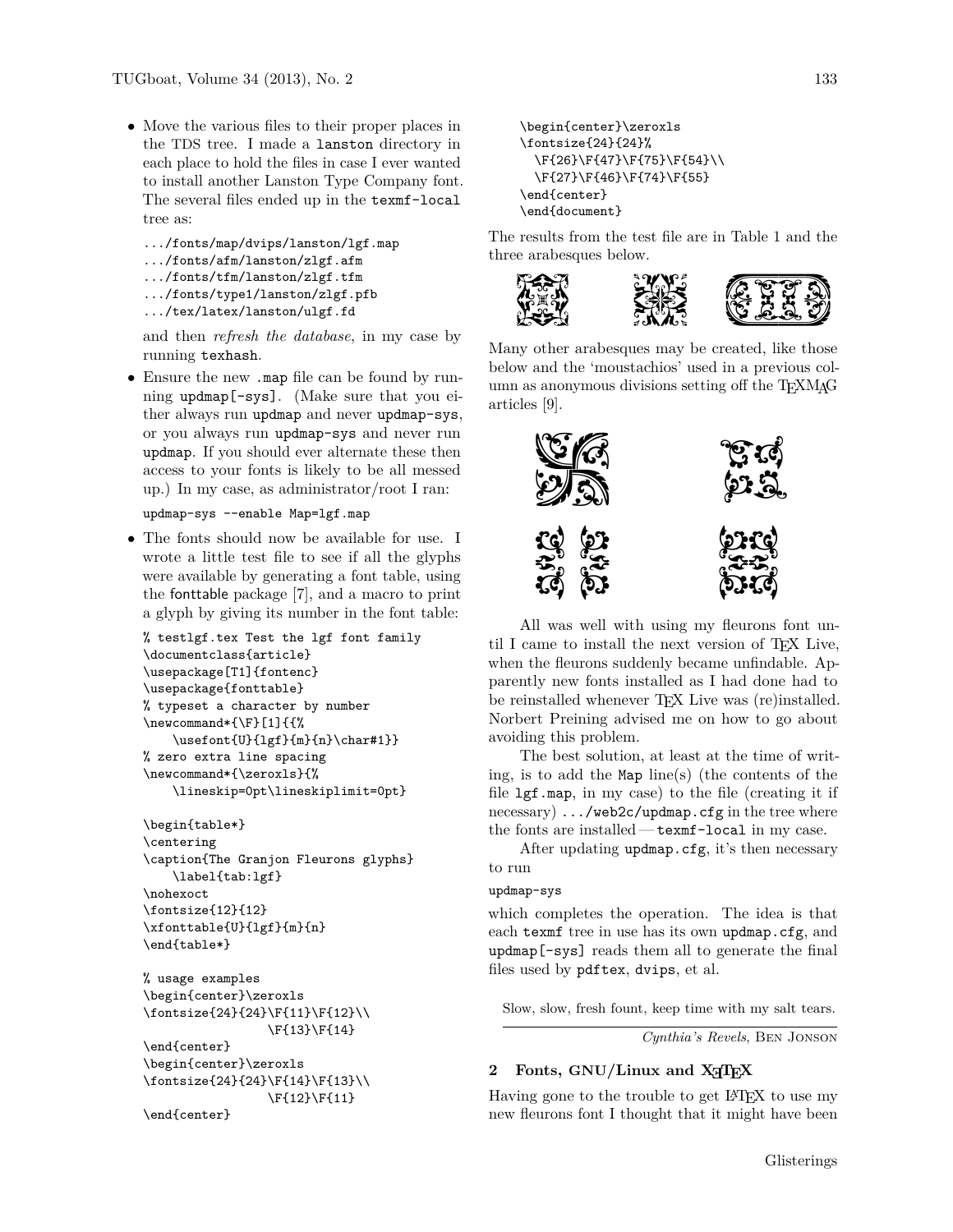| $\boldsymbol{0}$ |     |                 | $\mathbf 1$ | $\overline{\phantom{a}}$ | $\overline{2}$ | يعصر                      | 3      | 一                   | $\overline{4}$ | يعبى           | 5           | ییں            | 6   | ా              | $\overline{7}$ |
|------------------|-----|-----------------|-------------|--------------------------|----------------|---------------------------|--------|---------------------|----------------|----------------|-------------|----------------|-----|----------------|----------------|
| ف                | 8   | ₹G∥             | 9           | t\$                      | 10             | 脎                         | 11     | 深                   | $1\,2$         | 蹊              | $1\,3$      | $\mathcal{X}$  | 14  | 彩              | $1\,5$         |
| 深                | 16  | 践               | 17          | 光                        | $18\,$         | ∥ધ્રુ                     | 19     | $\mathbb{R}$        | 20             | $\overline{ }$ | 21          |                | 22  |                | 23             |
| $\mathscr{C}$    | 24  |                 | 25          | t.                       | 26             | V.                        | 27     | <b>S</b>            | 28             | 6              | 29          | YC.            | 30  | $\mathfrak{F}$ | 31             |
| 옃                | 32  | $\vec{c}$       | 33          | Ë.                       | 34             | ত্ত                       | 35     | CG)                 | 36             | t,             | 37          | Ŀ.             | 38  | $\mathfrak{S}$ | 39             |
| cj               | 40  | ଔ               | 41          | <u>ie</u>                | 42             | ক্টি                      | 43     | 뎷                   | 44             | $\vec{c}$      | 45          | $\mathcal{E}$  | 46  | ত্ত            | 47             |
|                  | 48  |                 | 49          |                          | 50             |                           | $5\,1$ | A                   | 52             |                | $^{\rm 53}$ | $\mathfrak{D}$ | 54  | $\mathcal{Y}$  | 55             |
| $\mathcal{D}$    | 56  | ð.              | 57          | 55                       | 58             | $\mathfrak{A}$            | 59     | ల్ల                 | 60             | $\mathfrak{F}$ | 61          | 5.             | 62  | $\mathfrak{g}$ | 63             |
| دع)              | 64  | لى<br>م         | 65          | $\Omega$                 | 66             | જે                        | 67     | وعإ                 | 68             | ঠি             | 69          | 55             | 70  | ক্তি           | 71             |
| 2                | 72  | $ \mathfrak{F}$ | 73          | <u>a</u>                 | 74             | $\overline{\overline{v}}$ | 75     | $\hspace{0.05cm} =$ | 76             |                | $7\,7$      | ц              | 78  | Þ              | 79             |
| $\tau$           | 80  | $\mu$           | 81          | ∛<br>$\cdot$             | 82             | $\ell$                    | 83     | 1                   | 84             | $\parallel$    | 85          | ىد             | 86  | y              | 87             |
| λ                | 88  | s               | 89          | ىد                       | 90             | GR.                       | 91     | جد                  | 92             | __<br>s        | 93          | െ              | 94  | $\epsilon$     | 95             |
| 1                | 96  | ŀ               | 97          | $\sim$<br>Ш              | 98             | s                         | 99     | Š                   | 100            | ð              | $1\,0\,1$   | دد             | 102 | $\sim$         | 103            |
| $\epsilon$       | 104 | 105<br>106<br>ŝ |             |                          | 107            | 108                       |        | 109                 |                | 110            |             | 111            |     |                |                |

Table 1: The Granjon Fleurons glyphs

easier to use XAIEX as I understood that it could handle any system font without the contortions involved in setting one up for IATEX. It seems that if you are on a Mac or Windows machine installing a new system font is trivial. However, I work on a Linux box and my first difficulty was in finding out how to install a new system font. All articles on the subject that I googled had different ideas on the subject, some very complicated. I eventually, with much trepidation, tried what appeared to be the simplest method which was to:

- Copy the font afm and pfb files into a directory under /usr/share/fonts, which I created and called Lanston. $<sup>1</sup>$ </sup>
- As root, run fc-cache -f -v so that it will cache the new font for use.
- Run fc-list, which returns a list of the system fonts, to check that the new font is now among them.

Now for the test. A simple X<sub>H</sub>IAT<sub>F</sub>X file:

\documentclass{article} \usepackage{fontspec} \fontspec{LTCF1euronsGranjon} \begin{document} ABCDEFGHI \end{document} which produced: **ABCDEFGHI** 

... an abject failure! It should have typeset the corresponding fleurons.

I had come across a method for displaying a table of all the glyphs in a font by Guido Herzog in a posting to the X<sub>T</sub>T<sub>F</sub>X mailing list [2]. I used X<sub>T</sub>T<sub>F</sub>X on this for my fleurons font:

```
% glyphs.tex -- find glyphs and their index
\parindent 0pt
%% the font to test
\font\test="LTC Fleurons Granjon" at 14pt
% this next one also works
%\font\test="LTCFleuronsGranjon" at 14pt
\newcount\charcountA \charcountA 0
\newcount\charcountB
 \charcountB \XeTeXcountglyphs\test
  \advance\charcountB -1\relax
\newcount\charcountC \charcountC 0
\def\ystrut{%
  \vrule height 15pt depth 5.5pt width Opt}
\advance\vsize 4\baselineskip
```

```
\loop
```

```
\advance\charcountC 1\relax
\leavevmode
\hbox{\hbox to 10mm{%
  \hss\number\charcountA\quad}%
\hbox to 10mm{%
  \test\XeTeXglyph\charcountA\ystrut\hss}}%
\ifnum\char'\endgraf \charcountC 0\fi
\ifnum\charcountA < \charcountB
```
 $1$  I tend to uppercase the first letter of directory names, but not necessarily consistently.